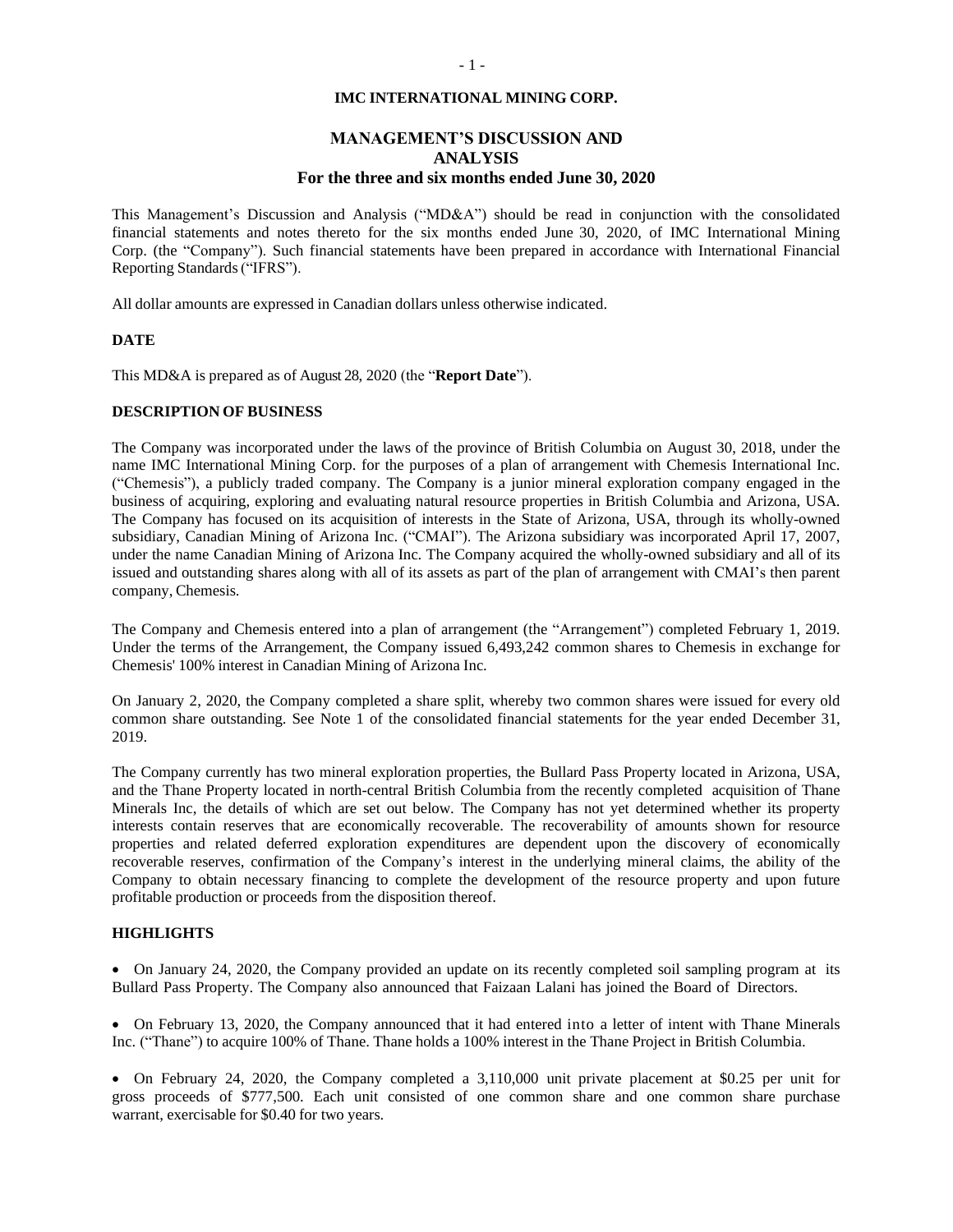• On February 24, 2020, the Company also announced the appointment of David Charlton as Chief Financial Officer of the Company and thanked the outgoing Chief Financial Officer, Eli Dusenbury, for his assistance with completing the spin out transaction and successful listing.

• On March 3, 2020, the Company announced that it had received approval and has commenced the listing of its common shares on the Frankfurt Stock Exchange under the symbol 3MX.

• On March 18, 2020, the Company announced this it had entered into a definitive agreement for the acquisition of Thane. In consideration of the acquisition of 100% of the issued and outstanding common shares of Thane, the Company had agreed to issue an aggregate of \$2,000,000 worth of common shares in the capital of the Company at a deemed price of \$0.38, representing 5,263,158 shares. The shares are escrowed over a 36-month period.

• On April 2, 2020, the Company announced that it had successfully completed the acquisition of Thane as previously announced on March 18, 2020.

• The Company also announced on April 2, 2020, in connection with the acquisition of Thane, the appointment of (Thomas) Greg Hawkins as Director and Chairman of the Board of the Company.

• On April 6, 2020, the Company announced it had engaged CME Consultants Inc. to begin geochemical program on the Company's Thane Property, including the Thane Project.

• On April 15, 2020, the Company announced the appointment of Jeffrey Reeder to its Advisory Board.

• On April 16, 2020, the Company announced it had entered into a draw down equity financing of up to \$8,000,000 with Alumina Partner, LLC, a New York-based private equity financing for the purpose of continuing its growth strategy through exploration and acquisition. The agreement details the purchase of up to \$8,000,000 of the Company's units consisting of one common share and one common share purchase warrant at discounts ranging from 15% to 25% of the market price. The financing is at the sole discretion of the Company allowing for the ability to access funds as necessary.

• On April 27, 2020, the Company announced a brokered private placement of up to \$1,000,000 led by Gravitas Securities of 2,083,333 units of the Company at a deemed price of \$0.48. Each unit consisted of one common share and one common share purchase warrant. Each warrant entitles the holder to purchase one additional common share of the Company at an exercise price of \$0.60 for a period of two years. In connection with the offering, the Company granted the agents an option exercisable in whole or in part at any time up to two days prior to closing of the offering to increase the offering by up to an additional 2,083,333 units for additional gross proceeds of \$1,000,000. The agents were entitled to a cash fee equal to 8% of the cash proceeds received from the sale of units and to broker warrants equal to 8% of the number of units sold.

• On May 4, 2020, the Company announced a brokered private placement of up to 769,230 common shares of the Company issued on a flow-through basis at a price of \$0.65 per flow-through share for gross aggregate proceeds of up to \$500,000.

• On May 4, 2020, the Company also announced that the agents of the previously announced brokered private placement on April 27, 2020, intended to exercise their option to increase the size of the offering.

• On May 6, 2020, the Company provided an update on the analytical geochemical program previously announced on the Thane Property.

• On May 14, 2020, the Company announced the closing of a \$1,768,719 brokered private placement led by Gravitas Securities, as previously announced on April 27, 2020, and May 4, 2020.

• On May 26, 2020, the Company provided an update on the ongoing compilation work on the Thane Property.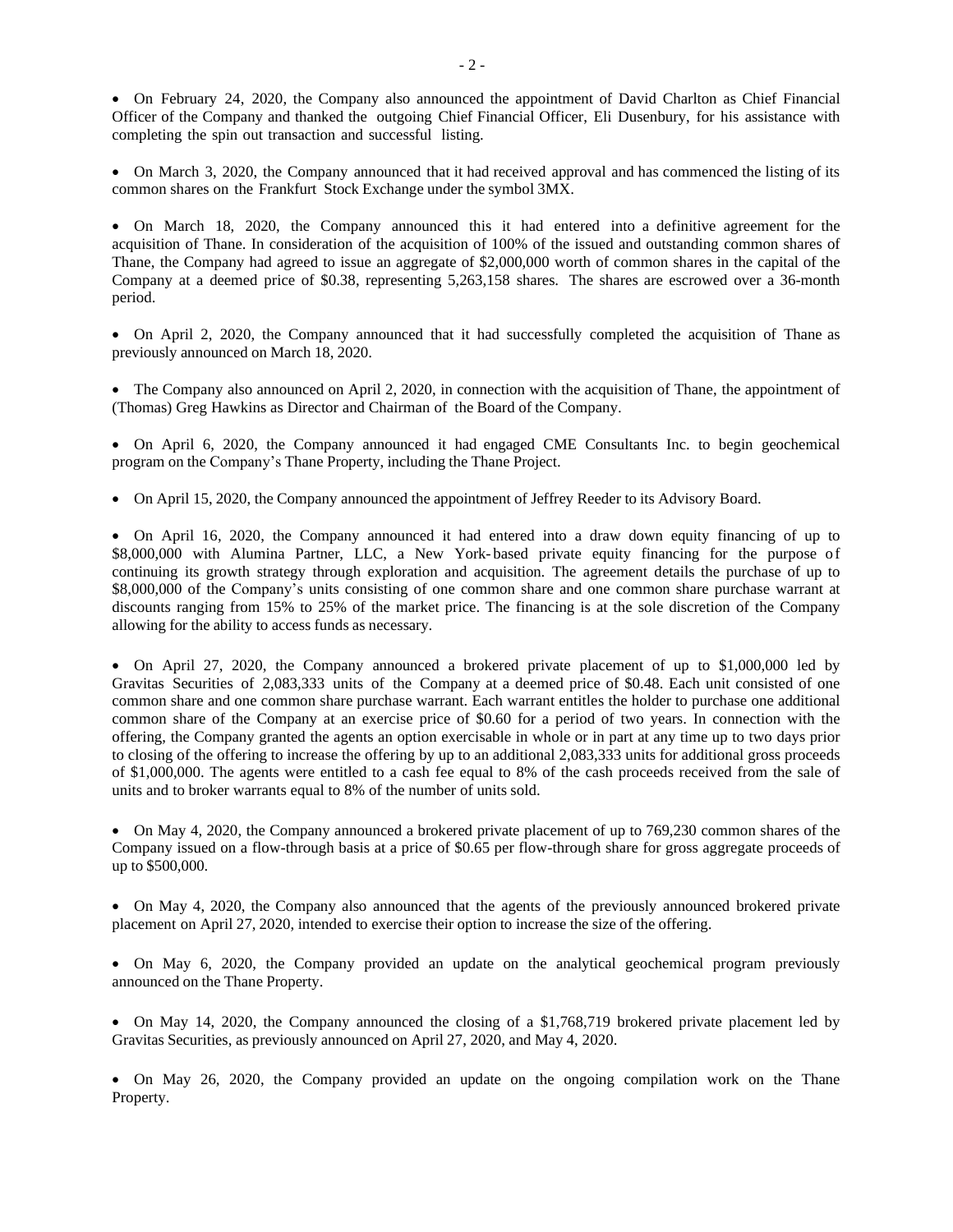• On May 28, 2020, the Company announced it was on schedule and funded for its Phase 1 - 2020 work program, which consists of geologic mapping, geochemistry, and geophysics work, all with the purpose of delineating drill targets in the Cathedral Area of the Thane Property.

• On June 15, 2020, the Company announced it had received an amendment to its previously filed Mineral Exploration Permit for its Thane Property located in north-central British Columbia. The amendment allows the Company to drill up to 40 holes within the Cathedral Area.

• The Company held its Annual and Special Meeting of Shareholders on June 18, 2020, in Vancouver, British Columbia, at which Greg Hawkins, Brian Thurston, and Faizaan Lalani (incumbent directors of the Company) were elected to the board of directors, as well as new directors, Andreas Graetz and Samir Patel. Subsequent to the shareholders' meeting, the board of directors re-appointed Brian Thurston as Chief Executive Officer, and appointed Jamie Lewin as Chief Financial Officer and Janet Francis as Corporate Secretary to form the management team of the Company.

• On June 26, 2020, the Company announced a non-brokered private placement offering of up to 3,333,333 flowthrough units of the Company at a price of \$0.30 per flow-through unit for gross proceeds of up to \$1,000,000. Each flow-through unit consisted of one common share of the Company that qualifies as a "flow-through share" for the purposes of the Income Tax Act (Canada) and one-half of one common share purchase warrant. Each whole warrant entitles the holder to purchase one additional common share of the Company at a price of \$0.40 at any time prior to the date that is twenty-four (24) months following the closing date of the offering.

• On July 27, 2020, the Company announced it had completed its non-brokered flow-through private placement offering previously announced on June 26, 2020, issuing an aggregate of 3,333,334 flow-through units of the Company at a price of \$0.30 per flow-through unit for gross proceeds of \$1,000,000.

• In addition, the Company also announced on July 27, 2020, the (i) commencement of a marketing campaign with Media Relations Publishing ("MRP"); and (ii) granting of 5,885,000 stock options.

• On August 11, 2020, the Company announced Andreas Graetz had resigned as a director of the Company.

# **EXPLORATION ACTIVITY**

# **BULLARD PASS PROPERTY – ARIZONA, USA**

In 2007 Canadian Mining of Arizona Inc. staked the DB 1 to 176 mineral claims totaling 3,420 acres and acquired 476.52 acres of Arizona State land under mineral exploration permit #08-111861, for total land holdings of 3,896.52 acres, located in the vicinity of the Harcuvar and Harquahala Mountains, Yavapai County, Arizona (the "Bullard Pass Property"). The Company subsequently reduced its ownership interest in the Bullard Pass Property to 22 claims. The Company has recently staked additional claims to increase the Bullard Pass Property to 171 claims. The Company is evaluating the property to determine if further exploration will be performed.

• During the six months ended June 30, 2020, the Company continued its exploration activities on its Bullard Pass Property.

• The Company is renewing its 171 Bureau of Land Management Annual Claim Maintenance Fees.

# **THANE PROPERTY – NORTH-CENTRAL, BRITISH COLUMBIA**

The Thane Property covers approximately 206km<sup>2</sup> (50,904 acres) and is located in the Quesnel Terrane of northcentral British Columbia. The northern part of the Quesnel Terrane extends from south of the Mt. Milligan Mine northward to the Kemess Mine, with the Thane Property located midway between these two copper-gold porphyry deposits. This property includes several highly prospective mineralized areas identified to date, including the "Cathedral Area" on which the Company's exploration is currently focused.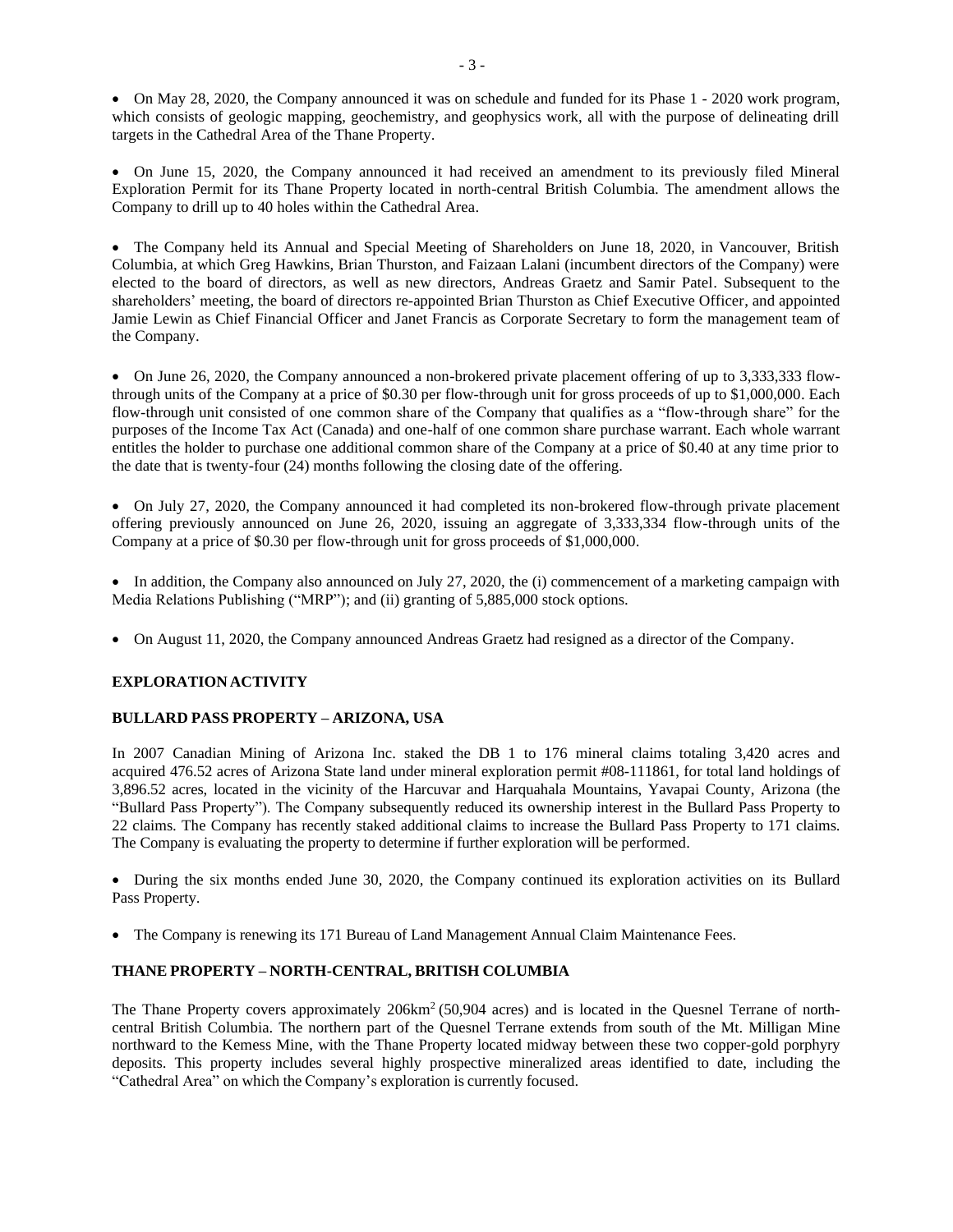• On July 10, 2020, management began mobilizing crews to begin fieldwork on its Thane Property located in north-central British Columbia, Canada. Work at the Cathedral Area in 2020 consists of a detailed ground geophysical survey centered over last year's geophysical discovery, alteration mapping, rock, soil, silt sampling, and pad building.

• Peter E. Walcott & Associates Limited, under the direction of CME Consultants Inc., the operator of the 2020 work program, has been contracted to complete a detailed induced polarization geophysical survey that will expand upon and generate greater detail over last year's broad 600-meter wide anomaly discovered at the Cathedral Area.

## **SELECTED ANNUAL FINANCIAL INFOEMATION**

|                                           | Dec. 31, 2019<br>\$ | Dec. 31, 2018 |  |
|-------------------------------------------|---------------------|---------------|--|
|                                           |                     |               |  |
| Revenues                                  |                     |               |  |
| Net Income (Loss)                         | (635, 410)          | (18,900)      |  |
| Basic and Diluted Income per Common Share | (0.03)              | (0.00)        |  |
| <b>Total Assets</b>                       | 747.494             |               |  |
| <b>Total Liabilities</b>                  | 94.734              | 18,900        |  |
| Shareholders' Surplus (Deficiency)        | 652,760             | (18,900)      |  |
| <b>Working Capital Surplus</b>            | 386,595             | (18,900)      |  |

# **RESULTS OF OPERATIONS**

### **SUMMARY OF QUARTERLY RESULTS**

The following is a summary of the Company's financial results for the eight most recently completed quarters:

|                                      | <b>Quarter Ended</b><br><b>June 30,</b><br>2020 | <b>Ouarter Ended</b><br>March 31,<br>2020 | <b>Ouarter Ended</b><br>December 31,<br>2019 | <b>Ouarter Ended</b><br>September 30,<br>2019 |
|--------------------------------------|-------------------------------------------------|-------------------------------------------|----------------------------------------------|-----------------------------------------------|
| Revenue                              | Nil                                             | Nil                                       | Nil                                          | Nil                                           |
| Net loss                             | (715, 243)                                      | (1,191,521)                               | (174,261)                                    | (365, 459)                                    |
| Loss per share,<br>basic and diluted | (0.02)                                          | (0.06)                                    | (0.01)                                       | (0.03                                         |

|                                      | <b>Ouarter Ended</b><br><b>June 30,</b><br>2019 | <b>Ouarter Ended</b><br>March 31,<br>2019 | <b>Ouarter Ended</b><br>December 31,<br>2018 |
|--------------------------------------|-------------------------------------------------|-------------------------------------------|----------------------------------------------|
| Revenue                              | Nil                                             | Nil                                       | Nil                                          |
| Net loss                             | (65,939)                                        | (28,030)                                  | (18,900)                                     |
| Loss per share,<br>basic and diluted | (0.01                                           | (0.02)                                    | (18,900)                                     |

# *For the three months ended June 30, 2020 compared with the three months ended June 30, 2019*

The Company's loss for the three months ended June 30, 2020 totaled \$715,243 compared to a loss of \$65,939 in 2019. The earnings per share were (\$0.02) and (\$0.01) in 2020 and 2019 respectively.

Administrative expenses in the second quarter of 2020 totaled \$715,243 compared to \$65,792 in the comparable period of 2019. The expenses were attributable to Marketing fees of \$428,282, Professional fees of \$165,585 Management fees of \$37,139 and Consulting fees of \$42,418 during 2020.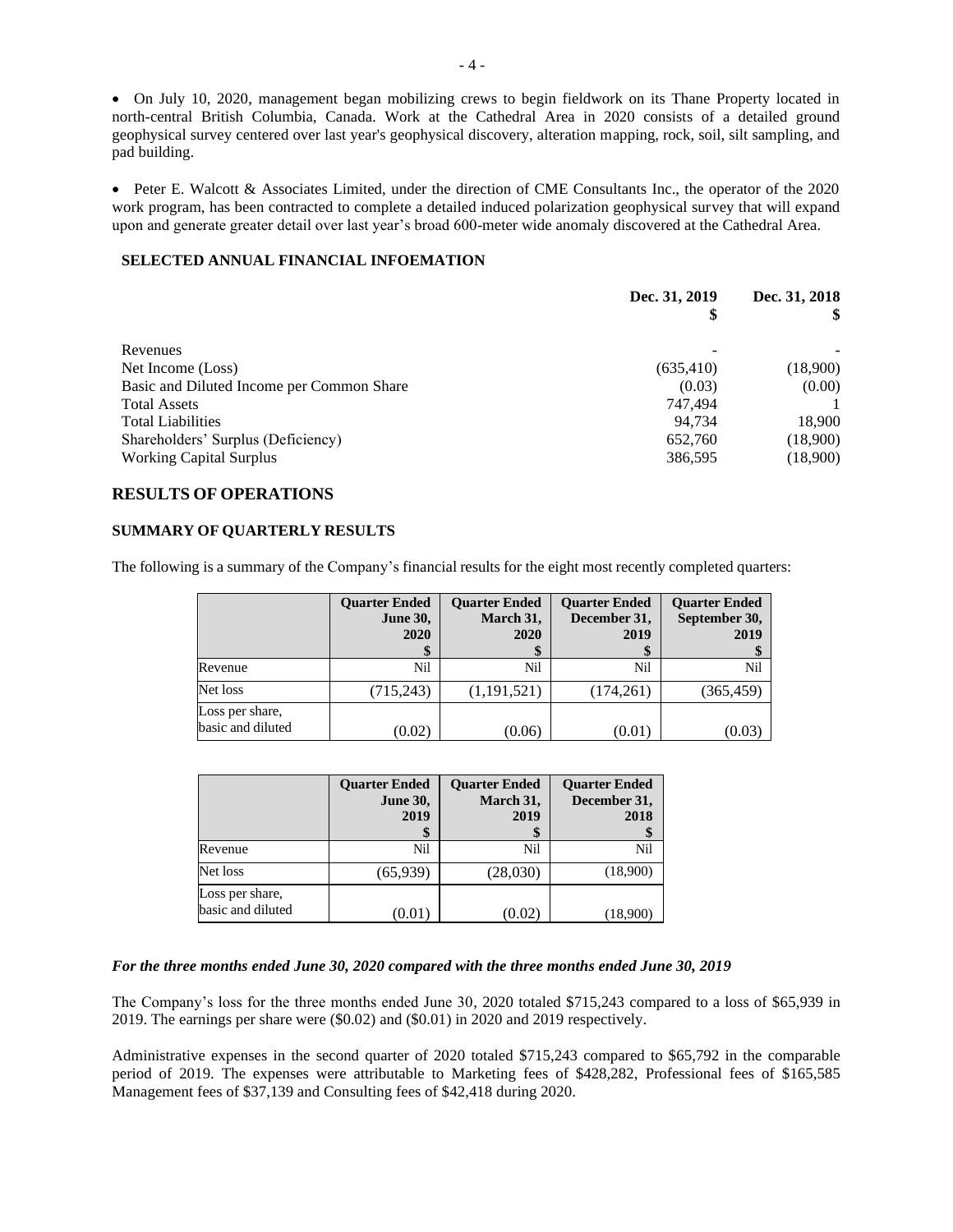#### *For the six months ended June 30, 2020 compared with the six months ended June 30, 2019*

The Company's loss for the six months ended June 30, 2020 totaled \$1,906,764 compared to a loss of \$93,969 in 2019. The earnings per share were (\$0.05) and (\$0.02) in 2020 and 2019 respectively.

Administrative expenses in the first six months of 2020 totaled \$1,906,764 compared to \$93,814 in the comparable period of 2019. The expenses were attributable to Marketing fees of \$1,473,054 and Professional fees of \$203,925 and Management fees of \$80,439 during 2020.

## **LIQUIDITY**

#### *Working Capital*

As at June 30, 2020, the Company had a working capital surplus of \$ 1,239,472 (December 31, 2019 - \$386,595) and cash of \$1,011,575 (December 31, 2019 – \$1,769).

The Company's financial condition is contingent upon its ability to obtain necessary financing to explore suitable properties.

Although the Company has been successful in the past in financing its activities through the sale of equity securities there can be no assurance that it will be able to obtain sufficient financing in the future to carry out exploration and development work on any acquired properties. The ability of the Company to arrange additional financing in the future will depend, in part, on the prevailing capital market conditions and exploration success.

### **CAPITAL RESOURCES**

#### *Share Capital*

The Company's authorized share capital consists of an unlimited number of common shares without par value. As at June 30, 2020, the Company had 49,155,796 (December 31, 2019 – 27,205,392) common shares issued and outstanding.

The company raised \$2,286,220 during 2020; and, \$415,000 was raised during 2019.

During the six-month period ended June 30, 2020, 8,756,922 warrants were exercised for total proceeds to the Company of \$501,308. A total of 8,756,922 shares were issued pursuant to the exercised warrants. In addition, 900,000 options were exercised for \$144,000.

#### **Stock Options**

As at the Report Date, the Company had 1,705,000 stock options outstanding.

#### Common Share Purchase Warrants

As at the Report Date, the Company had 18,670,005 common share purchase warrants outstanding.

#### Unit Warrants

As at the Report Date, the Company had 251,453 unit purchase warrants outstanding, whereby each unit purchase warrant is convertible at an exercise price of \$0.48 into one common share of the Company and one common share purchase warrant exercisable at \$0.60 into an additional common share of the Company.

The Company does not generate cash from operations. The Company finances exploration activities by raising capital from private placements and equity markets. The Company may encounter difficulty sourcing future financing in light of the recent economic downturn.

The Company had cash and cash equivalents of  $$993,861$  at June 30, 2020 (December 31, 2019 – \$1,769) and promissory notes receivable of \$nil (December 31, 2019 – \$195,974).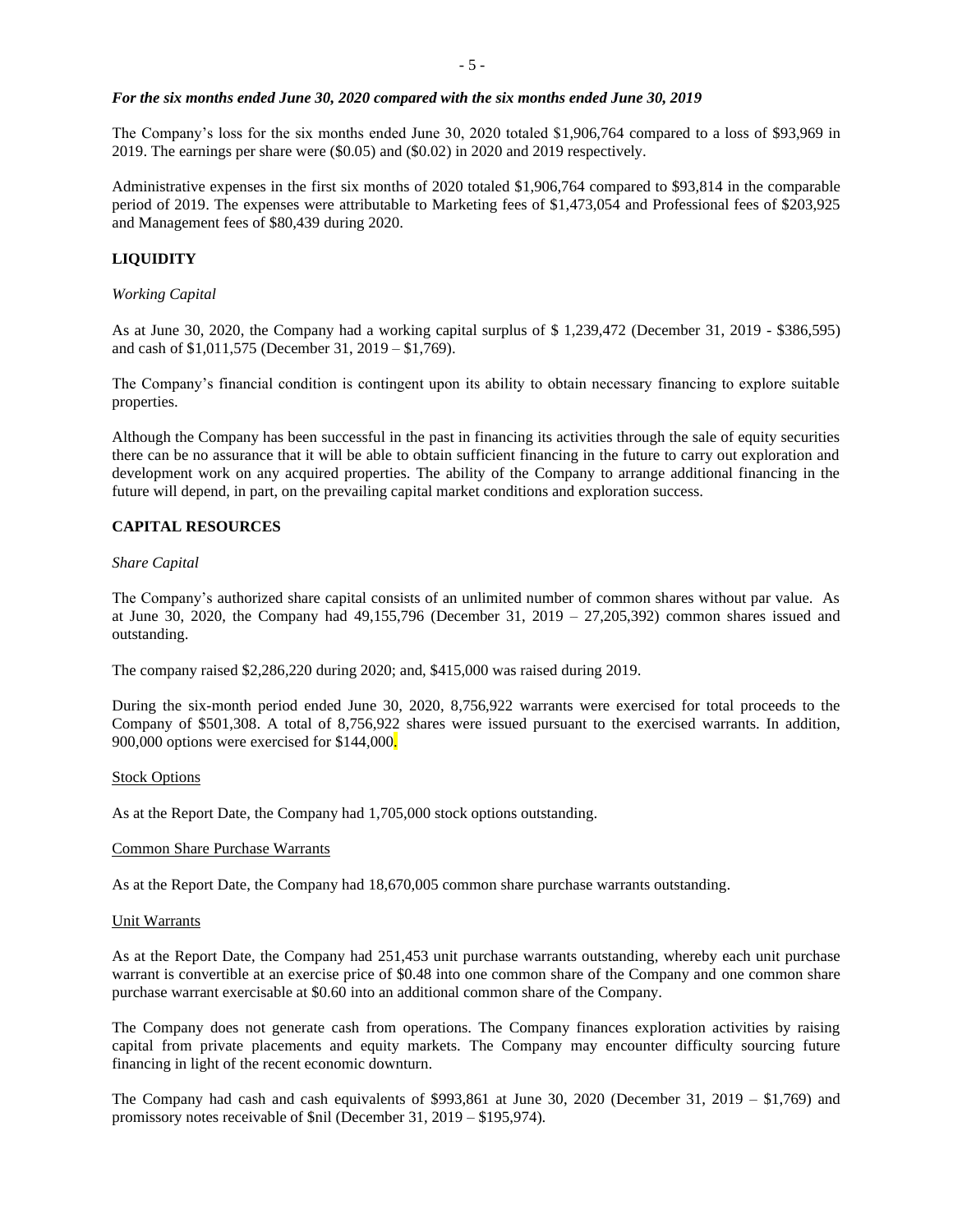During the period ended June 30, 2020, the Company had the following share transactions:

- i. Split its shares on the basis of two common shares for each outstanding common share
- ii. Issued 3,110,000 units at a price of \$0.25 per unit for total proceeds of \$777,500. Each unit consisted of one common share and one share purchase warrant entitling the holder to acquire one additional common share of the Company at a price of \$0.40 for a period of two years. Cash finders' fees of \$32,250 were paid and 87,000 finder's warrants were issued at the same terms. As the original warrants had a fair value of \$nil, the finder's warrants were also valued at \$nil.
- iii. Issued 3,143,166 units of the Company at a price of \$0.48 per Unit for gross proceeds of \$1,508,720;
- iv. Issued 400,000 common shares issued on a flow-through basis at a price of \$0.65 per flow-through share for gross proceeds of \$260,000.
- v. Raised \$501,308 from warrant exercises, and \$144,000 from option exercises

If additional funds are required, the Company plans to raise additional capital primarily through the private placement of its equity securities. Under such circumstances, there is no assurance that the Company will be able to obtain further funds required for the Company's continued working capital requirements. Due to the overall poor market conditions for junior mineral exploration companies, the Company may find it increasingly difficult to raise the funds required to continue the Company's operations. Share prices have undergone significant decreases and any issuance of the Company's equity securities in the near future may result in substantial dilution to the Company's existing shareholders.

### **LIQUIDITY AND CAPITAL RESOURCES**

The Company has no capital commitments in connection with its exploration property. The Company holds 100% interest in the Bullard Pass Property through its wholly-owned subsidiary and is not required to make any expenditure commitments on this property and has no contractual obligations on this property.

The Company will add and or drop claims based on geological merit and as financial resources allow.

#### **Operating Activities**

The Company used net cash of \$2,129,523 in operating activities during the six months ended June 30, 2020.

#### **Investing Activities**

The Company spent \$2,132,429 relating to exploration activities on the Company's Bullard Pass property.

#### **Financing Activities**

The Company received cash of \$5,254,044 from financing activities during the period ended June 30, 2020.

### **OFF-BALANCESHEET ARRANGEMENTS**

The Company has not entered into any off-balance sheet arrangements.

## **TRANSACTIONS WITH RELATED PARTIES**

Key management personnel are the directors and officers of the Company. Management compensation transactions for the three months ended June 30, 2020, is summarized as follows: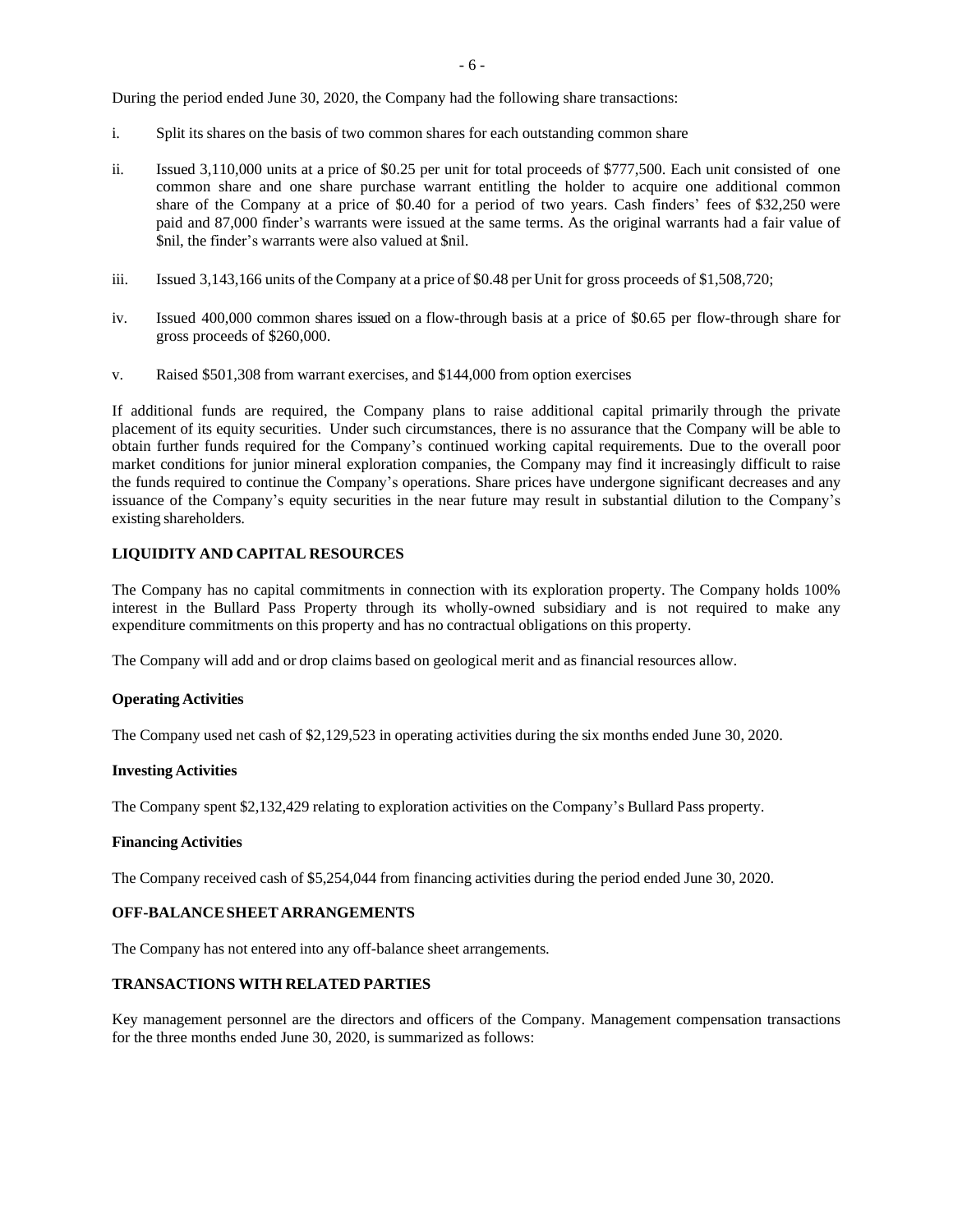|                 |          | June 30, 2020 |               | June 30, 2019 |
|-----------------|----------|---------------|---------------|---------------|
| Management fees | S        | 74.139        | S             | 18,450        |
| Total           | <b>S</b> | 74,139        | <sup>\$</sup> | 18,450        |

During the six months ended June 30, 2020, \$24,000 was paid to a company owned by Brian Thurston for Chief Executive Officer and geology-related services provided (2019 - \$18,450). A total of \$8,000 of this amount is included in accounts payable and accrued liabilities as at June 30, 2020.

During the six months ended June 30, 2020, \$3,000 was paid to David Charlton for Chief Financial Officer related services provided. This amount is included in accounts payable and accrued liabilities as of June 30, 2020.

During the six months ended June 30, 2020, \$1,155 was paid to company owned by an officer of the Company, Jamie Lewin, for Chief Financial Officer related services provided (2019 – nil).

During the six months ended June 30, 2020, \$10,000 was paid to the previous Chief Financial Officer of the Company, Eli Dusenbury, for Chief Financial Officer related services provided.

During the six months ended June 30, 2020, \$2,984 was paid to Company owned by an officer of the Company, Janet Francis, for Corporate Secretarial related services provided (2019 – nil).

### **RISK FACTORS AND UNCERTAINTIES**

The principal business of the Company is the acquisition and exploration of mineral properties. Given the inherent risky nature of the exploration and mining business, the limited extent of the Company's assets and the present stage of development, investors should consider the following risk factors, among others:

### **Exploration Stage Company**

The Company does not hold any known mineral reserves of any kind and does not generate any revenues from production. The Company's success will depend largely upon its ability to locate commercially viable mineral reserves. Mineral exploration is highly speculative in nature, involves many risks and frequently is noneconomically viable. There is no assurance that exploration efforts will be successful. Success in establishing reserves is a result of a number of factors, including the quality and experience of management, the level of geological and technical expertise, and the quality of property available for exploration. Once mineralization is discovered, it may take several years in the initial phases of drilling until production is possible, during which time the economic feasibility of production may change. Significant financial investment is required to establish proven and probable reserves through drilling and bulk sampling, to determine the optimal metallurgical process to extract the metals from the ore and, in the case of new properties, to construct mining and processing facilities. Because of these uncertainties, no assurance can be given that exploration programs will result in the establishment or expansion of resources or reserves.

#### **Operating History and Availability of Financial Resources**

The Company does not have any history of generating operating revenue and is unlikely to generate any significant amount in the foreseeable future. Hence, it may not have sufficient financial resources to undertake by itself all of its planned mineral property acquisition and exploration activities. Operations will continue to be financed primarily through the issuance of securities. The Company will need to continue its dependence on the issuance of such securities for future financing, which may result in dilution to existing shareholders. Furthermore, the amount of additional funds required may not be available under favorable terms, if at all. Failure to obtain additional funding on a timely basis could result in delay or indefinite postponement of further exploration and development and could cause the Company to forfeit its interests in some or all of its properties or to reduce or discontinue its operations.

#### **Inflation and Metal Price Risk**

The ability of the Company to raise interim financing will be significantly affected by changes in the market price of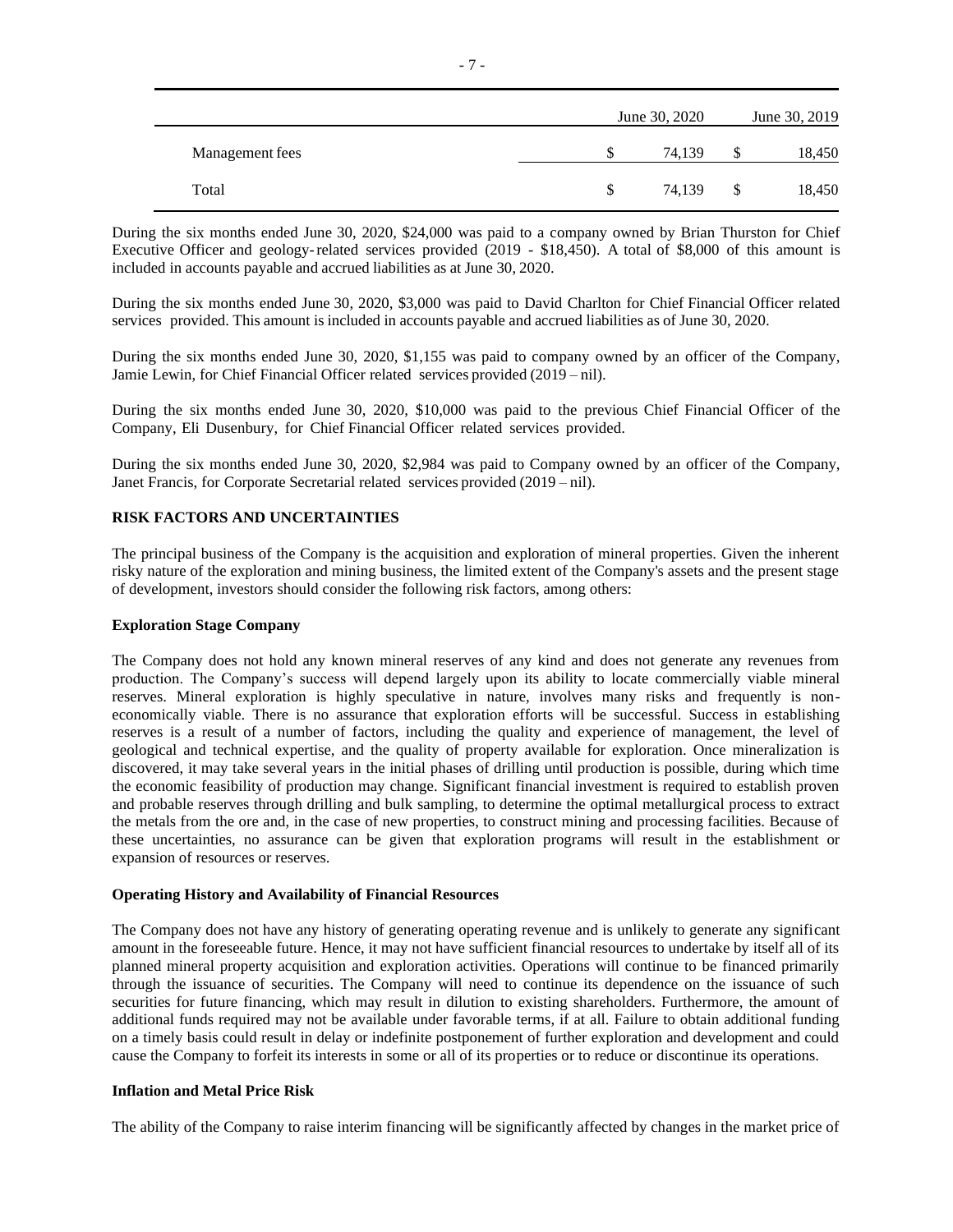the metals for which it explores. The mineral prices are volatile, and are affected by numerous factors beyond the control of the Company. The level of interest rates, the rate of inflation, the world supplies of and demands for minerals and metals and the stability of exchange rates can all cause fluctuations in these prices. Such external economic factors are influenced by changes in international investment patterns and monetary systems and political developments. The prices have fluctuated significantly in recent years. Future significant price declines could cause investors to be unprepared to finance exploration and development.

## **Share Price Volatility and Lack of Active Market**

Worldwide Securities markets continue to experience a high level of price and volume volatility, and the market prices of securities of many public companies have experienced significant fluctuations in price which have not necessarily been related to the operating performance, underlying asset values or prospects of such companies.

It may be anticipated that any quoted market for the Company's securities will be subject to such market trends and that the value of such securities may be affected accordingly. If an active market does not develop, the liquidity of the investment may be limited and the market price of such securities may decline below the subscription price.

### **Competition**

The mineral resource industry is intensively competitive in all of its phases, and the Company competes with many other companies possessing much greater financial and technical resources. Competition is particularly intense with respect to the acquisition of desirable undeveloped properties. The principal competitive factors in the acquisition of prospective properties include the staff and data necessary to identify and investigate such properties, and the financial resources necessary to acquire and develop the projects. Competition could adversely affect the Company's ability to acquire suitable prospects for exploration.

# **Public Health Crises such as the COVID-19 Pandemic**

In December 2019, a novel strain of coronavirus known as COVID-19 surfaced in Wuhan, China and has spread around the world causing significant business and social disruption. COVID-19 was declared a worldwide pandemic by the World Health Organization on March 11, 2020. The speed and extent of the spread of COVID-19 and the duration and intensity of resulting business disruption and related financial and social impact, are uncertain. Such adverse effects related to COVID-19 and other public health crises may be material to the Company. The impact of COVID-19 and efforts to slow the spread of COVID-19 could severely impact the exploration and any development of the Company's mineral projects. To date, a number of governments have declared states of emergency and have implemented restrictive measures such as travel bans, quarantine and self-isolation. If the exploration and any development of the Company's mineral projects is disrupted or suspended as a result of these or other measures, it may have a material adverse impact on the Company's financial position and results of operations.

COVID-19 and efforts to contain it may have broad impacts on the Company's supply chain or the global economy, which could have a material adverse effect on the Company's financial position. While governmental agencies and private sector participants are seeking to mitigate the adverse effects of COVID-19, and the medical community is seeking to develop vaccines and other treatment options, the efficacy and timing of such measures is uncertain.

### **Government Regulations and Environmental Risks and Hazards**

The Company's conduct is subject to various federal, provincial and state laws, and rules and regulations including environmental legislation in the countries where exploration takes place. The Company has adopted environmental practices designed to ensure that it continues to comply with environmental regulations currently applicable to it. All of the Company's activities are in compliance in all material respects with applicable environmental legislation. Environmental hazards may exist on the Company's properties, which may have been caused by previous or existing owners or operators of the properties. The Company is not aware of any existing environmental hazards related to any of its current property interests that may result in material liability to the Company. Environmental legislation is becoming increasingly stringent and costs and expenses of regulatory compliance are increasing. The impact of new and future environmental legislation on the Company's operations may cause additional expenses and restrictions. If the restrictions adversely affect the scope of exploration and development on the resource property interests, the potential for production on the property may be diminished or negated.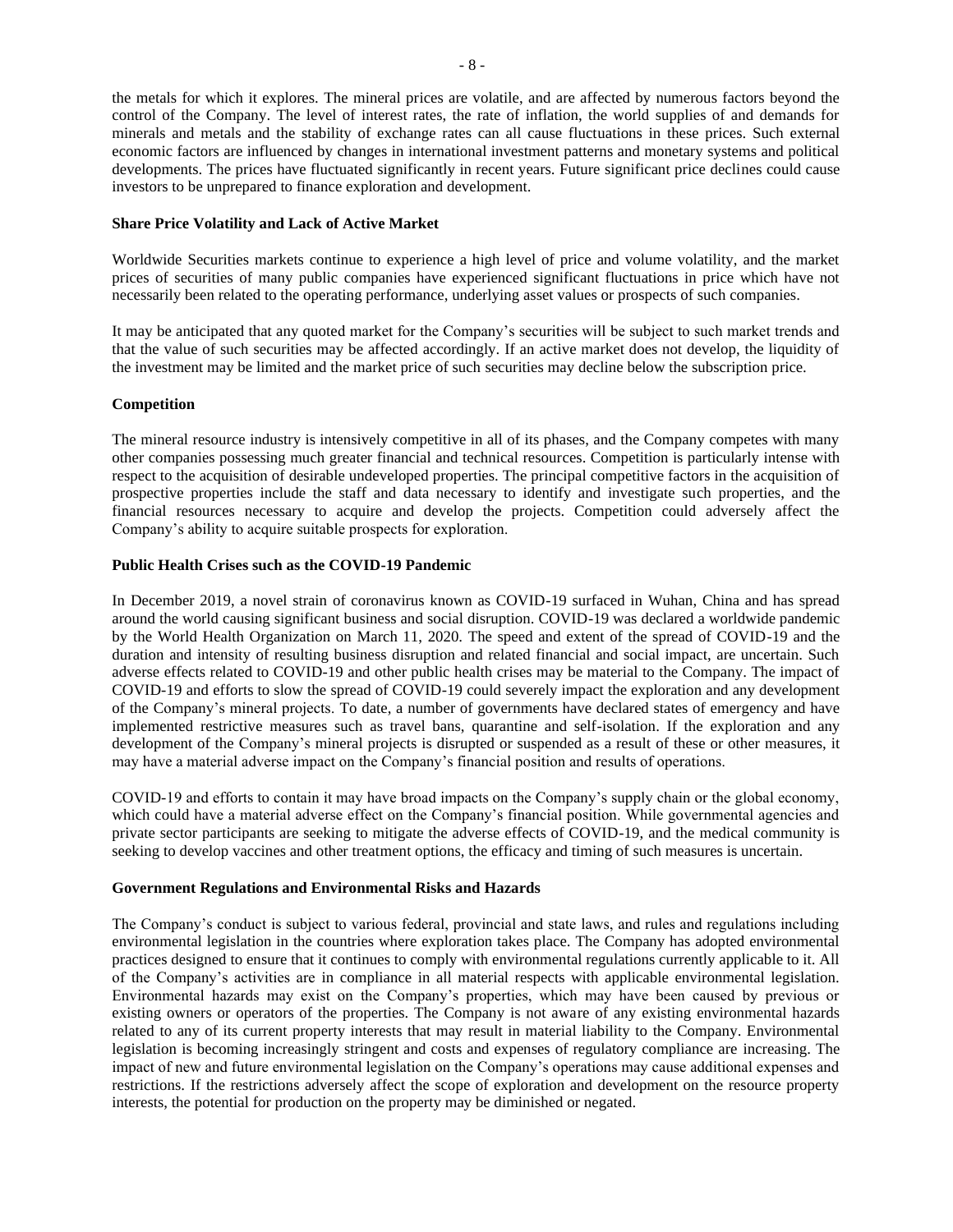### **Reliance on Key Personnel**

The Company relies on a relatively small number of key directors, officers and senior personnel. Loss of any one of those persons could have an adverse effect on the Company. The Company does not currently maintain "key employee" insurance in respect of any of its senior management.

### **Licenses and Permits**

The operations of the Company require licenses and permits from various government authorities. The Company believes that it holds all necessary licenses and permits under applicable laws and regulations for work in progress and believes it is presently complying in all material respects with the terms of such licenses and permits. However, such licenses and permits are subject to change under various circumstances.

There can be no assurance that the Company will be able to obtain or maintain all necessary licenses and permits that may be required to explore and develop its properties, commence construction or operation of mining facilities or to maintain continued operations that economically justify the cost.

# **Title to Property**

Although the Company will exercise the usual due diligence with respect to title to any properties in which it will take an interest, there is no guarantee that title to the properties will not be challenged or impugned. The Company's mineral property interests may be subject to prior unregistered agreements or transfers, aboriginal land claims, government expropriation and title may be affected by undetected defects. In addition, certain mining claims in which the Company has an interest are not recorded in the name of the Company and cannot be recorded until certain steps are taken by other parties.

### **Risk of Legal Claims**

The Company may become involved in disputes with third parties or government authorities in the future that may result in litigation. The results of these legal claims cannot be predicted with certainty and defense and settlement costs of legal claims can be substantial, even with respect to claims that have no merit. If the Company is unable to resolve these disputes in the Company's favor or if the cost of the resolution is substantial, such events may have a material adverse impact on the ability of the Company to carry out its business plan.

### **PROPOSEDTRANSACTIONS**

As of the date of this MD&A, there were no proposed transactions not disclosed elsewhere.

# **ACCOUNTING STANDARDS ISSUED BUT NOT YET EFFECTIVE**

The Company has reviewed new and revised accounting pronouncements that have been issued but are not yet effective. The Company has not early adopted any of these standards and is currently evaluating the impact, if any, that these standards might have on its financial statements.

### **Accounting standard anticipated to be effective**

Certain new standards, interpretations and amendments to existing standards have been issued by the IASB or International Financial Reporting Interpretations Committee ("IFRIC") that are mandatory for accounting periods beginning after January 1, 2018, or later periods. New standards and updates, which are not applicable or are not consequential to the Company, have been excluded.

## **FINANCIAL INSTRUMENTS AND OTHER INSTRUMENTS**

The Company's financial instruments are exposed to certain financial risks which are discussed in detail in note 4.11 of the Company's financial statements for the year ended December 31, 2019.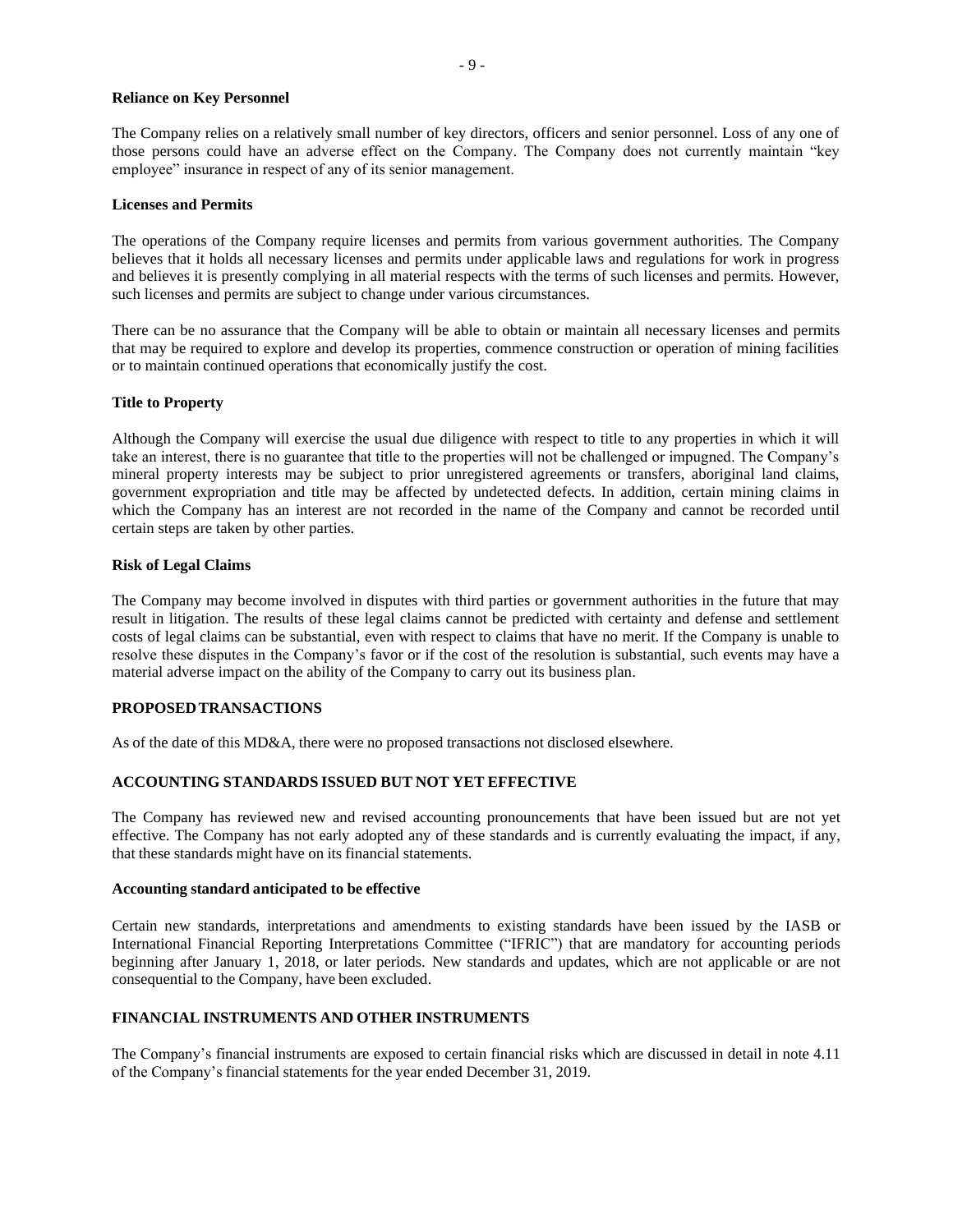#### **ADDITIONAL DISCLOSURE FOR VENTURE ISSUERS WITHOUT SIGNIFICANT REVENUE**

|                           | 2020      | 2019   |
|---------------------------|-----------|--------|
|                           |           | \$     |
| Advertising and marketing | 1,473,054 |        |
| Consulting                | 53,241    |        |
| Filing fees               | 43,657    | 2,090  |
| Office                    | 13,882    | 221    |
| Management fees           | 74,139    | 18,450 |
| Professional fees         | 203,925   | 66,390 |

During the six months ended June 30, 2020, the Company incurred the following expenses:

An analysis of material components of the Company's general and administrative expenses is disclosed in the condensed consolidated financial statements for the six months ended June 30, 2020, to which this MD&A relates. An analysis of the material components of the mineral property acquisition costs and mineral exploration costs are disclosed in the notes to the condensed consolidated financial statements for the six months ended June 30, 2020.

The Company had one exploration property pursuant to the plan of arrangement with Chemesis International Inc., which completed on February 1, 2019 - the Bullard Pass Property in Arizona held through its wholly-owned subsidiary. Since the transaction with Thane Minerals Inc. the Company also has the Cathedral Property in BC.

# **DIRECTORS AND OFFICERS**

Greg Hawkins, Director and Chairman Faizaan Lalani, Director Samir Patel, Director Brian Thurston, Director, Chief Executive Officer Jamie Lewin, Chief Financial Officer Janet Francis, Corporate Secretary

#### **ADDITIONALINFORMATION**

Additional information about the Company is available on SEDAR at [http://www.sedar.com.](http://www.sedar.com/)

#### **BOARD APPROVAL**

The board of directors of the Company has approved this MD&A.

# **CAUTIONARY NOTE REGARDING FORWARD-LOOKING STATEMENTS**

Certain statements in this report are forward-looking statements, which reflect our management's expectations regarding our future growth, results of operations, performance and business prospects and opportunities including statements related to the development of existing and future property interests, availability of financing and projected costs and expenses. Forward-looking statements consist of statements that are not purely historical, including any statements regarding beliefs, plans, expectations or intentions regarding the future. Such statements are subject to risks and uncertainties that may cause actual results, performance or developments to differ materially from those contained in the statements. No assurance can be given that any of the events anticipated by the forward- looking statements will occur or, if they do occur, what benefits we will obtain from them. These forward-looking statements reflect management's current views and are based on certain assumptions and speak only as of the date of this report. These assumptions, which include management's current expectations, estimates and assumptions about current mineral property interests, the global economic environment, the market price and demand for commodities and our ability to manage our property interests and operating costs, may prove to be incorrect. A number of risks and uncertainties could cause our actual results to differ materially from those expressed or implied by the forward- looking statements, including: (1) a downturn in general economic conditions, (2) a decreased demand or price of precious and